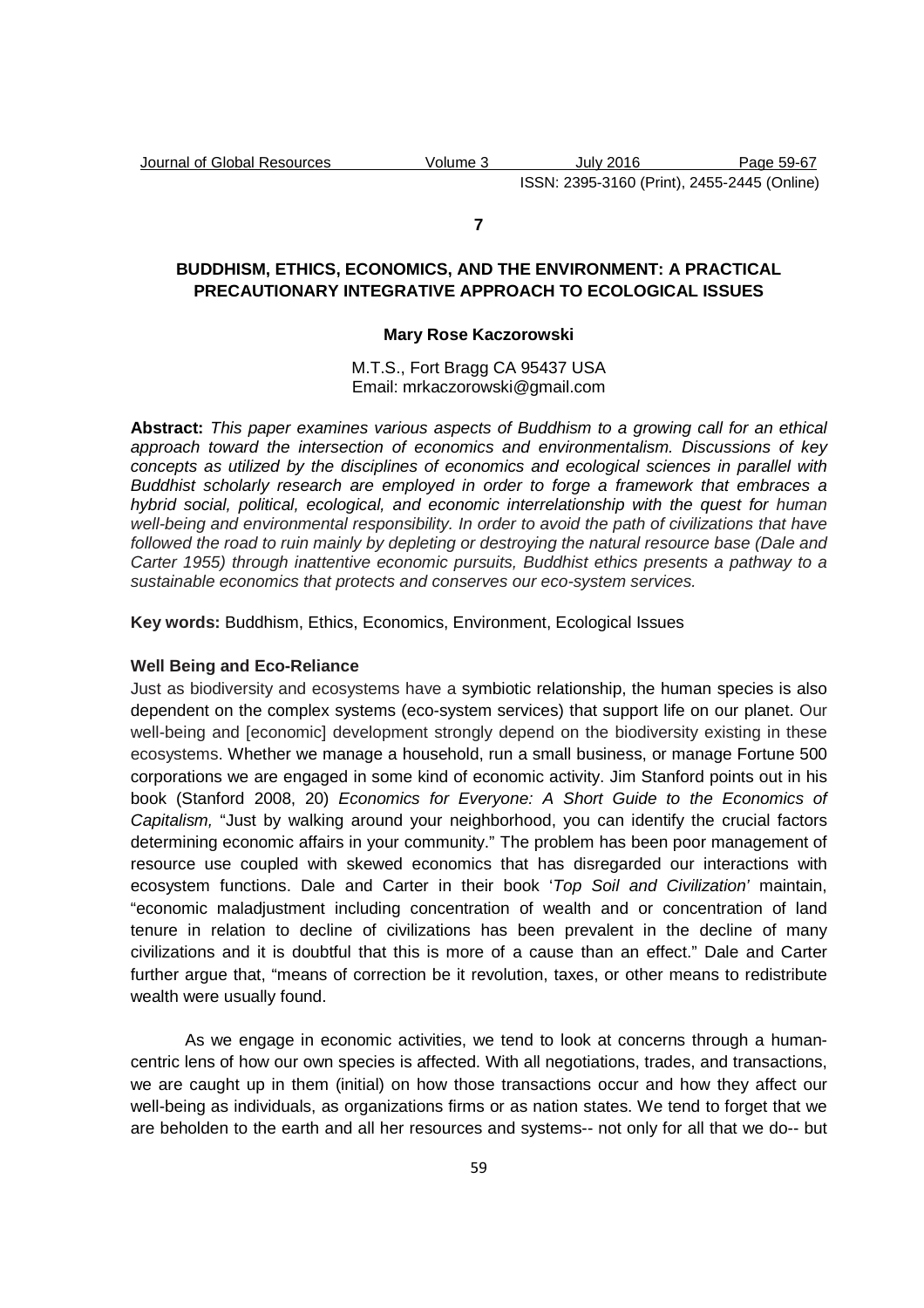also for our very survival. It is apparent that economic systems do not have **built-**in standards that embrace social or environmental ethics. Ecosystems and the species that they harbor cannot advocate for themselves. The human community is responsible for integrating economic and ecological considerations in all aspects of decision-making from individual choices, to decision making by local communities and all the way through the variety of institutions that comprise the global arena. Our Living Earth is the sum total of all places (Schwartzman 1999) in which organisms live and depend upon.

The Trans disciplinary Journal of the International Society for Ecological Economics (ISEE) makes the case, "the management of nature's household (ecology) and humankind's household (economics) have been mired in their conceptual and professional isolation that has in turn led to economic and environmental policies which are mutually destructive rather than reinforcing in the long term" (Howarth n.d.).

### **Economics: Rethinking Definitions**

One of the earliest and most famous definitions of economics (Ozgur 2011) was that of Thomas Carlyle, who in the early 19th century termed it the "dismal science." 19th century English economist, W. Stanley Jevons, defined economics as "the mechanics of utility and self-interest (Jevons 1879, 23)." Economics is also defined as the study of (Stretton 1999)the production and consumption of goods and the transfer of wealth in order to produce and obtain those goods. Economics attempts to explain the practical aspects of how people interact within markets and how actors within markets (consumers, firms and governments) behave.

Economists Robert Costanza and Herman (1992) Daly use the terms natural capital, human capital and manufactured capital to correspond roughly to these traditional economic production factors, whereby 'natural capital' included land, air, water, sea and ecosystems, and manufactured capital encompasses all material goods generated through economic activity and technological change. If we are to achieve sustainable use of our (critical) natural capital, it is therefore essential to address not only the ecological, but also the socio-cultural and economic dimensions (De Groot, et al. 2003).

# **Understanding Our Environment**

Many important ecological functions take place without our economic and cultural acknowledgement and they beg a better approach. Granted that nature's intrinsic value (HM Government (UK) 2011) is recognized in various scientific communities, the scientists from around the world have now developed assessment tools by which we can more accurately measure the value of natural world. Government and society need to account better for the value of nature, particularly the services and resources it provides. This inter-disciplinary approach requires adopting a keen awareness.

#### **Making the Connections-Buddhist View: Responsibility, Economics and Ecology**

Life on earth is interactive –a complexity of systems as never understood in Buddha's time. Hari Bansh Jha, in Buddhist Economics and the Modern World, (1979, Nepal Press, Kathmandu) writes: "In order to understand the Buddhist view of economics it would be essential to study the socio-economic structure of the society in the age of the Buddha. The majority of the population depended on agriculture for their livelihood (as well as an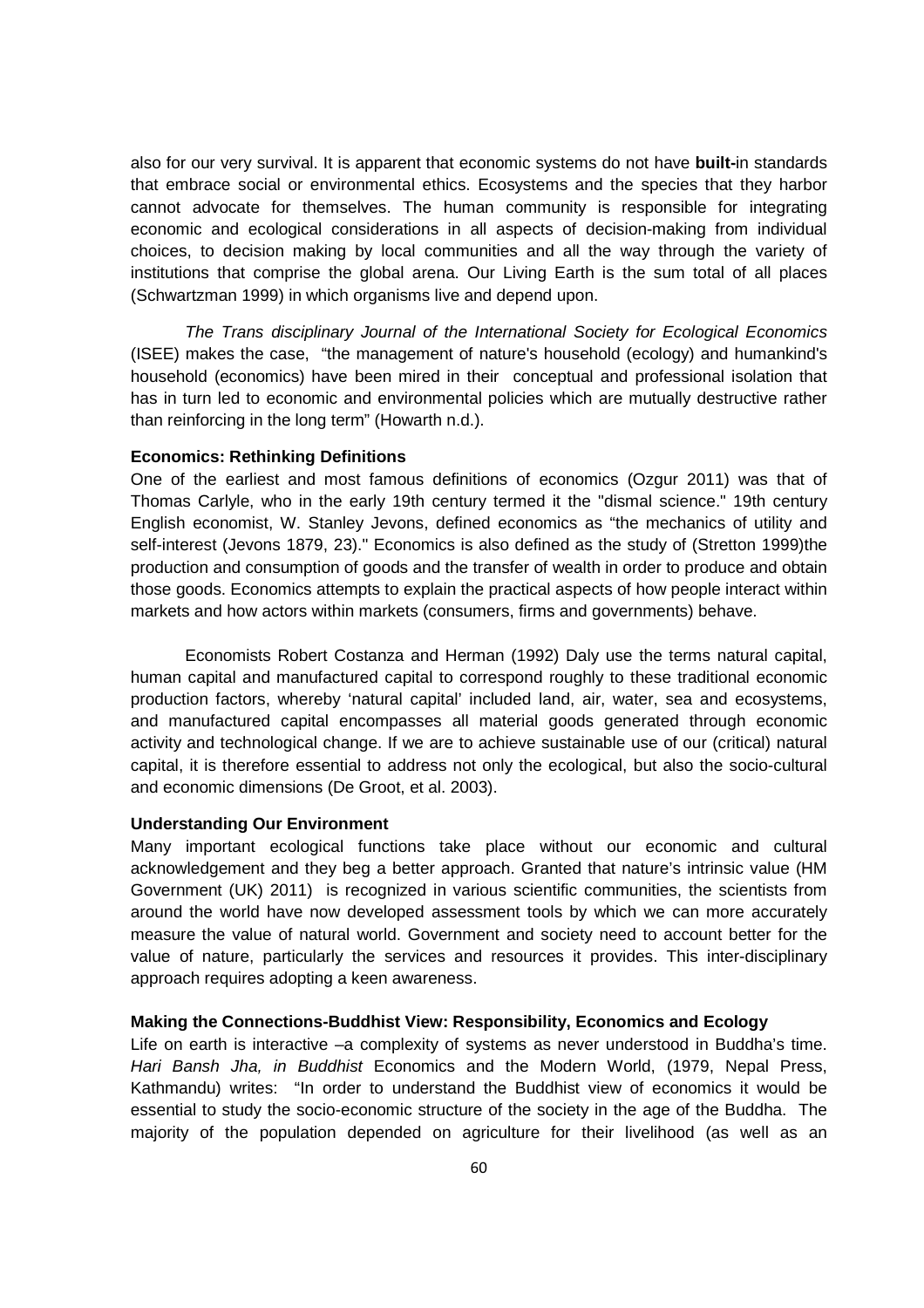occupation). The state paid special attention for the betterment of agriculture and disallowed agriculturalists to be effected by war or other disturbances."

Our cultural concerns, systems of economics and scientific knowledge, coupled with unprecedented world population growth did not exist at the time of the Buddha. However, Buddha gave very important tools to apply to our current problems, which includes specific ways in how to look at the cause and effect of our actions. This cause and effect approach is applicable to how our current economics systems intertwine with and impact earth's ecological systems.

Buddhism speaks about the cultural aspect of engaging virtue-based ethics and putting it into an actionable practice. James Miller has argued for the need for a "cultural justification" for sustainability (Clippard 2011, 240). Miller (2009) notes: "with the right cultural framework, the right set of beliefs, values, habits and orientation, sustainability moves from the arena of discourse to the arena of practice. When sustainability is embedded culturally, it unconsciously shapes the habits of thinking and the patterns of behavior in the way that people barely notice. In short, it comes to define our way of life, our civic values, and our sense of identity."(Miller 2009).

Environmental problems such as pollution are issuesa of the modern age, which didn't exist during the time of the Buddha. Nevertheless, as Buddhism is a full-fledged philosophy of life reflecting all aspects of experience, it is possible to find enough material in the Pâli canon to delineate the Buddhist attitude towards nature."

Every creature on this earth has a role in sustaining human lives. We need to cultivate an attitude and a sense of gratitude to other living beings, however small they may seem, and however alien they may appear to a particular tradition (Burnier 1997, 11)or enterprise. Buddhism deals precisely with the universal responsibility toward all beings (Burnier 1997, 11).

Buddha taught essentially two fundamental teachings: rebirth and the cause and effect of Kamma [wholesome or unwholesome action] (Ariyaratne 1999, 5) (Rahula Revised ed. edition 1974). Buddha argues that elimination [or extinction: nibbāna] of the belief in the self [att*ā*] [as in self-centeredness] should inevitably bring about happiness to mankind (Dissanayake 1977, V). The pragmatic components or steps to this goal of extinction of suffering are by way of the Eightfold Path [atthangika-magga]. Via the Eight fold Path one takes part in those values constitutive of enlightenment, namely morality (s*ī*la) and insightful knowledge or wisdom (pañña) (Keown 2001, 107)

# **The Eightfold Path and Three Fold Training**

In his first sermon, Buddha declared that those laypersons wishing to lead a pure life should avoid both the extreme of self-indulgence and asceticism; rather a person should select the Middle Way (Pryor 1990) which is exemplified by the Eightfold Path (*atthangika-magga*).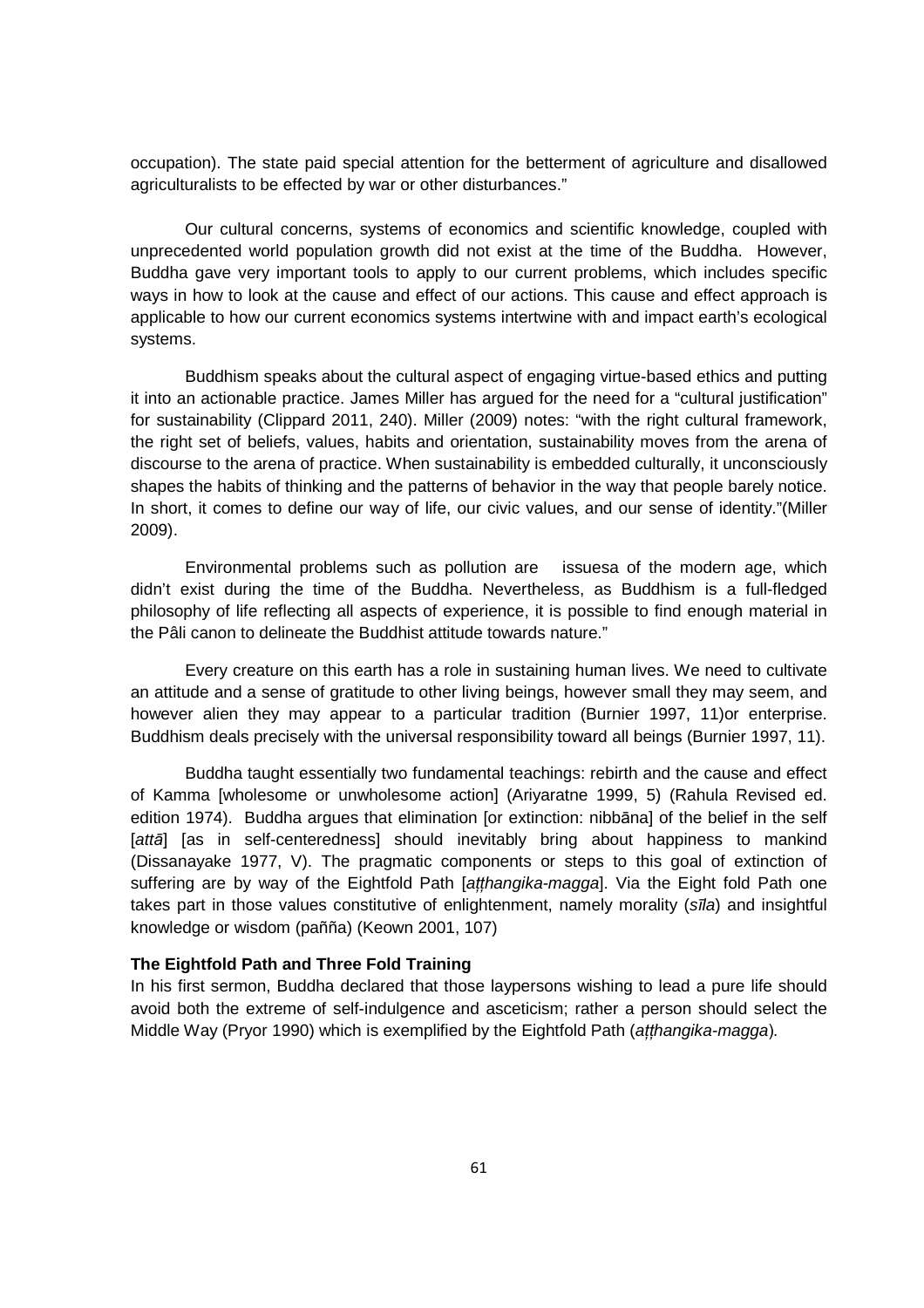|  | <b>Three Fold Training</b>                      | <b>Eightfold Path</b>      |
|--|-------------------------------------------------|----------------------------|
|  | Sīla (Refinement of Physical & Verbal Conduct*) | <b>Right Speech</b>        |
|  |                                                 | <b>Right Action</b>        |
|  |                                                 | <b>Right Livelihood</b>    |
|  | Samādhi (Calmness of Mind/Focus*)               | <b>Right Effort</b>        |
|  |                                                 | <b>Right Mindfulness</b>   |
|  |                                                 | <b>Right Concentration</b> |
|  | Paññā (Insight or Wisdom*)                      | <b>Right View</b>          |
|  |                                                 | <b>Right Intention</b>     |

Source: (Bhikkhu, Culavedalla Sutta: The Shorter Set of Questions-and-Answers (MN 44), 1988) \* American Buddhist Seminary

Oxford trained economist E.F. Schumacher, in his classical call for the end of excessive consumption --Small Is Beautiful- Economics as if People Mattered --starts his chapter on Buddhist Economics with the words: "Right livelihood is one of the requirements of the Buddha's Noble Eightfold Path. It is clear therefore, that there must be such a thing as Buddhist Economics" (Schumacher 1973).

Phra Payutto states that "environmental problems must be addressed on the three levels: "behavior," "the mind," and "understanding" (Payutto 1995, 91). These three levels (Clippard 2011, 222) correspond to the three parts of the eight-fold path—s*ī*la (behavior), sam*ā*dhi (the mind), and paññ*ā* (understanding). From this example, we see the degree to which Payutto, although responding to a contemporary social and ethical problem, returns to the very foundation of Buddhism to construct a response (Clippard 2011, 222).

Buddha addresses "Right View" [and in MN 9 Sammaditthi Sutta] in his teaching to the monks by ststing, "Monks, when right view is supported by five factors, it has awarenessrelease as its fruit, awareness-release as its reward; it has discernment-release as its fruit, discernment-release as its reward. Which five? "There is the case where right view is supported by virtue, supported by learning, supported by discussion, supported by tranquility, supported by insight. "When supported by these five factors, right view has awareness-release as its fruit, awareness-release as its reward; it has discernment-release as its fruit,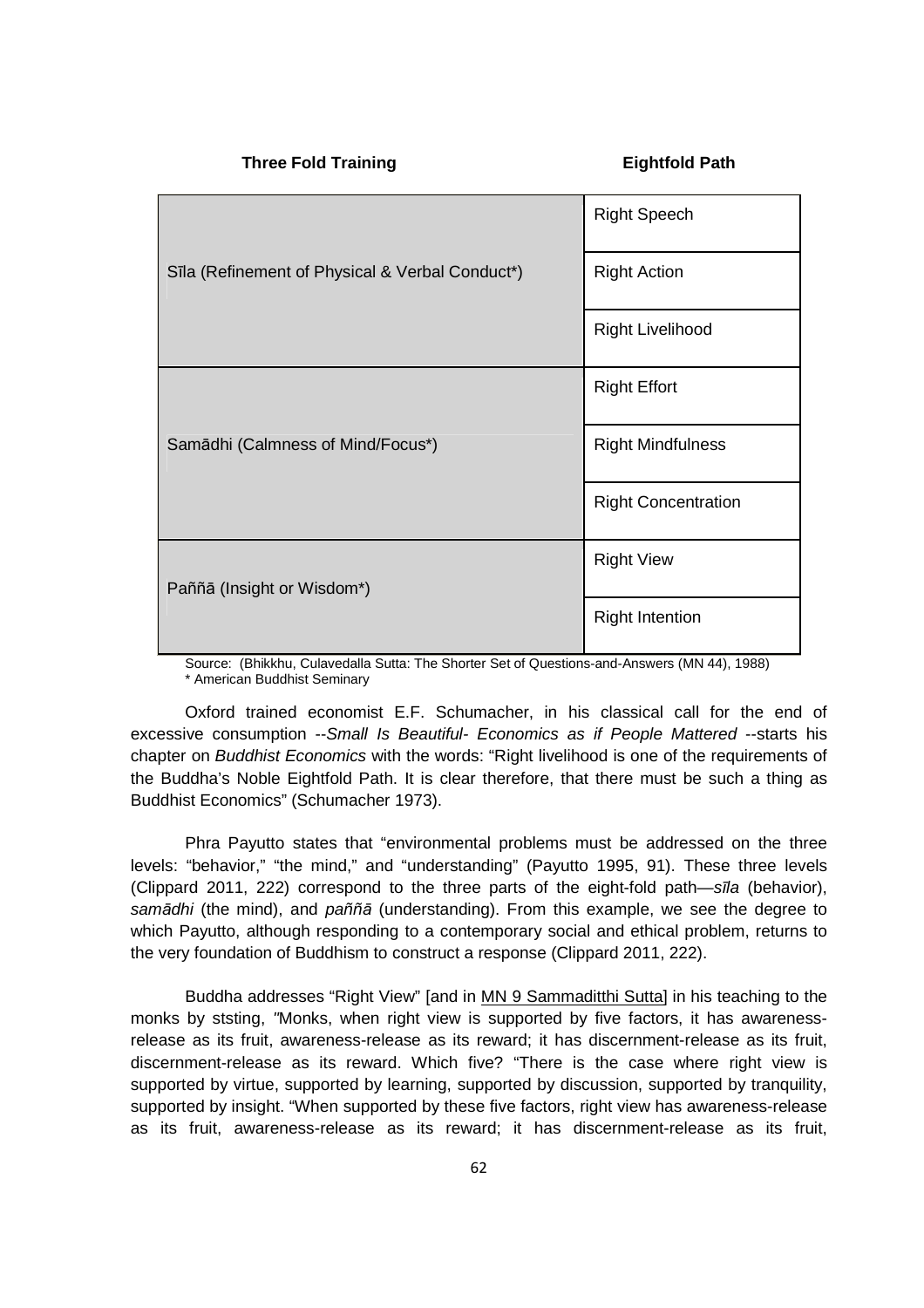discernment-release as its reward." [AN 5.25 Anuggahita Sutta) [Anguttara Nikaya fourth book of the Sutta Pitaka]**.**

Buddha also taught that the four sublime states (Digha Nikaya 13) are an answer to all situations (Thera 2011). Those four states are as under:

- 1. Metta-loving kindness (Karaniya Metta Sutta: Good Will \*)
- 2. Upekkha-equanimity
- 3. Karuna- compassion
- 4. Mudita- sympathetic joy (Mett*ā* or loving-kindness is another concept commonly used as the basis of a Buddhist environmental ethic (Clippard 2011, 220).)

Seth Devere Clippard points out in his writings that, "Mett*ā*is often connected to ahis*ā*, and the doctrine of non-harm. Because one is enjoined to not harm…this precludes actions that may cause harm. In other words, if ahis*ā* is the goal, mett*ā* is the method" (Clippard, 2011).

We need to keep in mind that Buddha did not teach economics (Ariyaratne 1999, 5)nor did he address ecological ethics. Neither existed as specialized disciplines back then. As indicated, the Buddhist concept of human morality, besides suggesting a code of conduct has direct bearing on our living in the natural environment and can be extrapolated to Jevon's framework of "the mechanics of utility and self-interest." However, Buddha's Words on Loving-Kindness (mettā) is a direct indication of Buddha's concern for all beings. He said "So with a boundless heart should one cherish all living beings; radiating kindness over the entire world: spreading upwards to the skies, and downwards to the depths;"

"The directives on the Eightfold Path concerning ethics (s*ī*la) are likewise intended to limit the harm one might do. Right speech, right action, and right livelihood provide guidelines for living that are intended to diminish the harm done to other beings in the course of daily life (Clippard 2011, 220)."This construct of avoiding harm rooted in practical actions is not separate from economic behaviors that in turn can create conditions that can conserve and protect ecosystems.

A.T. Ariyaratne points out in his book Schumacher Lectures on Buddhist Economics, "The economic life of a human being cannot be separated from his/her total life and living" [on Planet Earth!]. Ariyaratne stresses further, "In fact the entire living world is treated from a holistic perspective. Buddha showed that economics is only a fragment of life and living: therefore, moral and social implications of economic activity cannot be considered apart from economics" (Ariyaratne 1999).

The initial response by Buddhism to the changing natural resource pattern in sixth century B.C.E. became more pronounced as exploitation of nature intensified during the succeeding centuries where overharvesting and deforestation created erosion of the resource base (Pathak 2004). In Piya Tan's translations (Tan n.d.) of the Cakkavatti Sutta [Cakkavattisihanada Sutta] The Wheel-turning Emperor of the Cakkavattisihanada Sutta, is mentioned that this Sutta "Using mythical language, gives us an insight into the early Buddhist view of kingship and governance, especially how moral virtue is closely linked with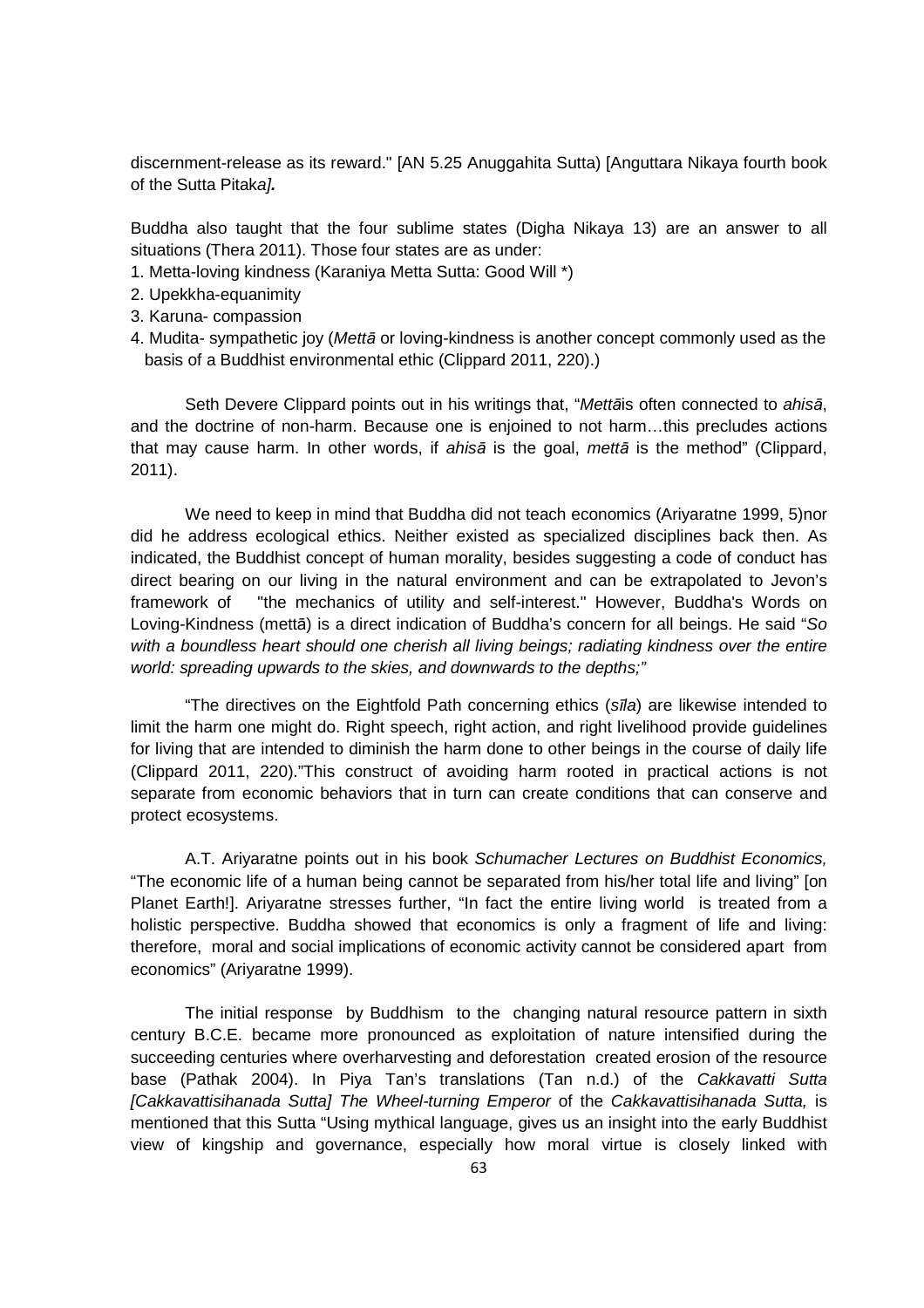socioeconomic conditions, and of how crime arises in society. Ultimately, conditions will deteriorate to the point of a "sword-interval," in which swords appear in the hands of all human beings, and they hunt one another like game. A few people, however, will take shelter in the wilderness to escape the carnage, and when the slaughter is over, they will come out of hiding and resolve to take up a life of skillful and virtuous action again (Bhikkhu, Cakkavatti Sutta: The Wheel-turning Emperor 2012).

The Anguttara-nikaya Sutta contains that which is similar to the Aggañña Sutta: degeneration of man and natural conditions due to human ignorance and greed, in turn, breed more desire, selfishness and distrust. The overall message of these is ethical-- where the actions discussed are caused by willful heedlessness and exploitation. Lily Di Silva explains further that according to Cakkavattisihanada Sutta when human morals undergo further degeneration, all delicacies such as ghee, butter, honey, etc. will disappear from the earth; what is left is considered the poorest coarse food of the day that will become the delicacy of that day. This maintains that there is a close link between human moral actions and the availability of natural resources (Kaza, Stephanie; Kraft, Kenneth 2000, 93-94). S.K. Pathak in Buddhism and Ecology explains that the Cakkavattisihanada Sutta acknowledged and addressed the result of the ecological imbalances occurring at that time. According to Cakkavattisihanada Sutta, "When humanity is demoralized through greed, famine is a natural outcome; when moral degeneration is due to ignorance, epidemic is the inevitable result; when hatred is the demoralizing force, widespread violence is the ultimate outcome".

The application of Buddha's teachings can be integrated into any economic system. This application can take a practical approach. Ecological harm and negative impacts that our economics systems have not taken into account can now reflect upon and account for the full social cost of ecological harm.

#### **The Four Noble Truths as an Economic Equation**

The Four Noble Truths makes the case that 1.There is Suffering, 2.Cause and Effect Equal Suffering, 3. Suffering Can End, 4. The Path to End Suffering is the Eightfold Path. A concise entry point for approaching Buddhism is The Four Noble Truths according to the Dharmakaya Trungram Gyaltrul Rinpoche's Dharmakaya Retreat Center. "The Four Noble Truths constitute a complete equation inside of which one can find all the ideas of Buddhist teaching. The equation works as follows: 1) recognize the problem (suffering); 2) locate its root cause (mental clinging); 3) know that the problem can be solved; and 4) prescribe a solution (the noble eightfold path) (Dharmakaya Retreat Center 2012)."

Many of the Buddhist Suttas, [Suttas: Pali; Sanskrit: s*ū*tra refers to a "discourse" in the Pali canon attributed to the Buddha or one of his disciples] reveal addressing the notion of experience, examination, results of cause and effect and illustrate more than a list of virtues to apply to the economic and environmental challenges of our modern age, for example, "He who has understanding and great wisdom does not think of harming himself or another, nor of harming both alike. He rather thinks of his own welfare, of that of others, of that of both, and of the welfare of the whole world. In that way one shows understanding and great wisdom." [Angutara Nikaya4/186].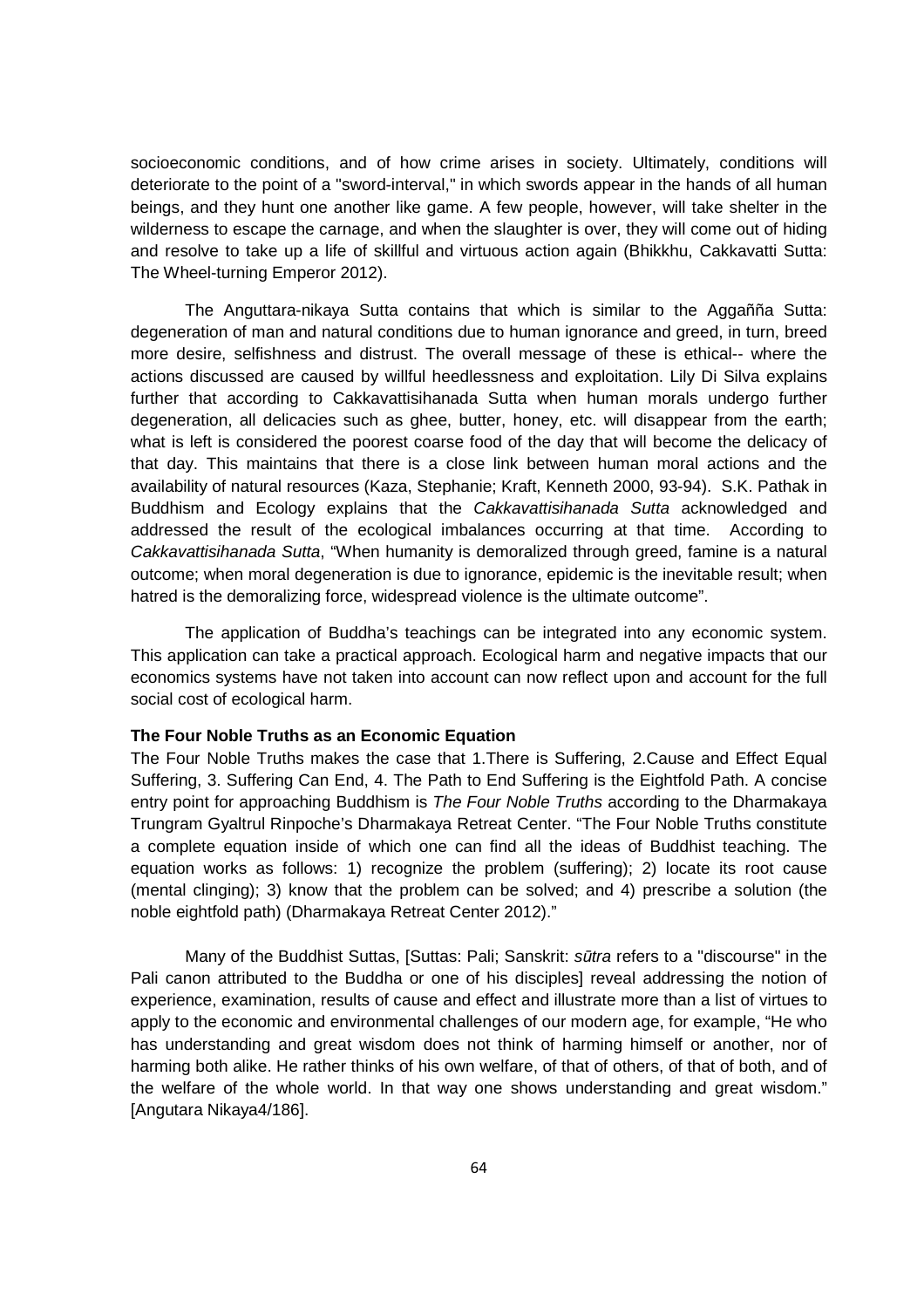### **Conclusion: Buddhism, Ecology and Economy- A Threefold Relationship**

It is now commonly agreed in many circles that the growth of world trade and investment has trans-formed the ground rules for economic policy (Krugman, Cooper and Srinivas 1995). E.F. Schumacher also writes in Small is Beautiful- Economics as if People Mattered,"Buddhist economics must be very different from the economics of modern materialism, since the Buddhist sees the essence of civilization not in multiplication of wants but in purification of human character. Character, at the same time, is formed primarily by a man's (and women's !) work. And work, properly conducted in conditions of human dignity and freedom, blesses those who do ii and equally in their products".

E.F. Schumacher goes on to say, "From an economist's point of view, the marvel of the Buddhist way of life is the utter rationality of its pattern--amazingly small means leading to extraordinarily satisfactory results. For the modem economist this is very difficult to understand. He is used to measuring the 'standard of living' by the amount of annual consumption, assuming all the time that a man who consumes more is 'better off' than a man who consumes less. A Buddhist economist would consider this approach excessively irrational: since consumption is merely a means to human well-being, the aim should be to obtain the maximum of well-being with the minimum of consumption."

In her introduction to Ecological Responsibility: A Dialogue with Buddhism –A collection Of Essays and Talks—Julia Martin points out: "The Earth is being exploited along with her creatures (humans and other species).The Earth is suffering. All beings are suffering. The way out of suffering begins with rediscovering our interconnections with livings systems, an understanding that liberates us from the illusory world of self and other through a compassionate commitment to relieve suffering."

We can interpret all these esteemed discussions plus the collective knowledge that we now possess and understand about the biosphere and the environment into new economic pathways. We have created a body of environmental laws based on scientific knowledge. As we carry out our economics activities in the U.S. (or elsewhere), we are called to abide by laws enacted (Right Action- Right Effort- Right View). In the U.S. to protect human impacts upon the environment we have the Clean Water Act, the Clean Air Act, and the Endangered Species Act. Economics as practiced, whether it be in households, or communities or in larger arenas can incorporate a commitment to protecting our Earth's ecosystems.

According to the Report of the World Commission on Environment and Development, "Sustainable development which implies meeting the needs of the present without compromising the ability of future generations to meet their own needs, should become a central guiding principle of the United Nations, Governments and private institutions, organizations and enterprises…" (Report of the World Commission on Environment and Development, 96th plenary meeting, 11 December 1987 United Nations General Assembly). The Buddhist approach of Cause and Effect to end the suffering caused by human actions can be a guidepost to actions that are rooted in an economics that lacks mindfulness. It is where the Deep Ecology Movement embarks upon Buddhist environmental and economic ethic where the self is integrated into "a Great Self" (Cooper and James 2005, 148) which "operates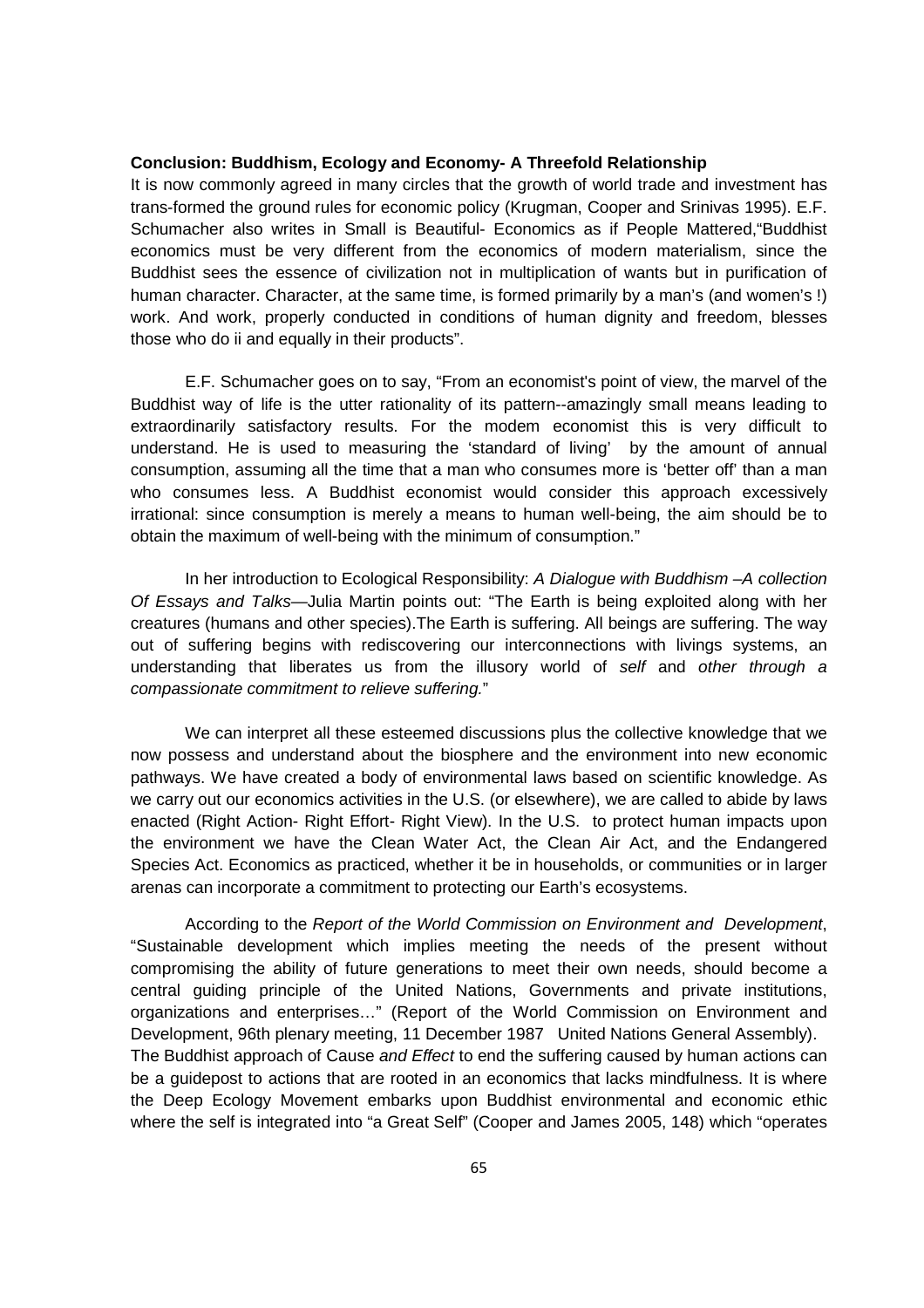out of a deep-seated respect and even veneration for ways and forms of life and accords them 'equal right to live and blossom' (Weber 2001, 350-351)."

This of course is not to say that Buddhism has all the answers to our ecological and economic problems. However, at this critical time when political will, economic goals and environmental needs are clashing, we have a call for a practical revision, a Buddhist ethic that reflects on our responsibilities as part of the living earth community. We can turn our economic systems toward a *middle way* of actionable behaviors that embrace virtues that uphold the reality of our species as a keystone species that can ensure the flourishing of the many communities of living organisms on this planet.

#### **References**

- 1. Ariyaratne, A.T. Schumacher Lectures on Buddhist Economics. Ratmalana: Sarvodaya Vishva Lekha, 1999.
- 2. Bhikkhu, Thanissaro. Cakkavatti Sutta: The Wheel-turning Emperor. February 2012. http://www.accesstoinsight.org/tipitaka/dn/dn.26.0.than.html (accessed April 3, 2012).
- 3. Bhikkhu, Thanissaro, trans. Culavedalla Sutta: The Shorter Set of Questions-and-Answers (MN 44),. Access to Insight,, 1988.
- 4. Bryant, Donald A., and Niels-Ulrik Frigaard. "Prokaryotic photosynthesis and phototrophy illuminated." TRENDS in Microbiology ( Elsevier Ltd.) 14, no. 11 (2006): 488-496.
- 5. Bullitt, John T. Majjhima Nikaya: The Middle-length Discourses. March 2012. http://www.accesstoinsight.org/tipitaka/mn/ (accessed May 8, 2012).
- 6. Burnier, Radha. Gratitude towards Everything that Lives. Edited by Julia Martin. Vol. Shambhota Series V. Delhi: Tibet House, 1997.
- 7. Clippard, Seth Devere. "The Lorax wears Saffron: Toward a Buddhist Environmentalism." Journal of Buddhist Ethics 18 (2011).
- 8. Condie, Kent C. Plate tectonics and crustal evolution. London: Butterworth-Heinemann, 1997.
- 9. Costanza, Robert, and Herman Daly. "Natural Capital and Sustainable Developemnet." Conservation Biology (Blackwell Publishing) Vol. 6, no. No.1 (March 1992): 37-46.
- 10. Daintith, John, ed. Oxford Dictionary of Chemistry. Oxford University Press.
- 11. De Groot, Rudolf , Van der Perk Van der Perk, Chiesura Chiesura, and Arnold van Vliet. "Importance and threat as determining factors for criticality of natural capital." Ecological Economics Volume 44, no. 2-3 (March 2003): 187–204.
- 12. de Silva, Lily. Wheel Publication (Buddhist Publication Society), no. No. 346 (1987).
- 13. Dissanayake, Piyasena. Political Thoughts of the Buddha. Colombo,Sri Lanka: Department of Cultural Affairs, 1977.
- 14. Ellis, Erle, and Leszek Bledzki. "Biosphere." Encyclopedia of Earth. Edited by Cutler J. Cleveland. District of Columbia: Environmental Information Coalition, National Council for Science and the Environment, 2011.
- 15. Hardy, ed. R. Morros & E. Digha Nikaya . London .
- 16. HM Government (UK). The Natural Choice: Securing the Value of Nature. Secretary of State for Environment, Food and Rural Affairs, Secretary of State for Environment, Food and Rural Affairs, London: TSO (The Stationery Office), 2011.
- 17. Howarth, R. B. Ecological Economics-The Transdisciplinary Journal of the International Society for Ecological Economics (ISEE). http://www.journals.elsevier.com/ecologicaleconomics/ (accessed April 11, 2012).